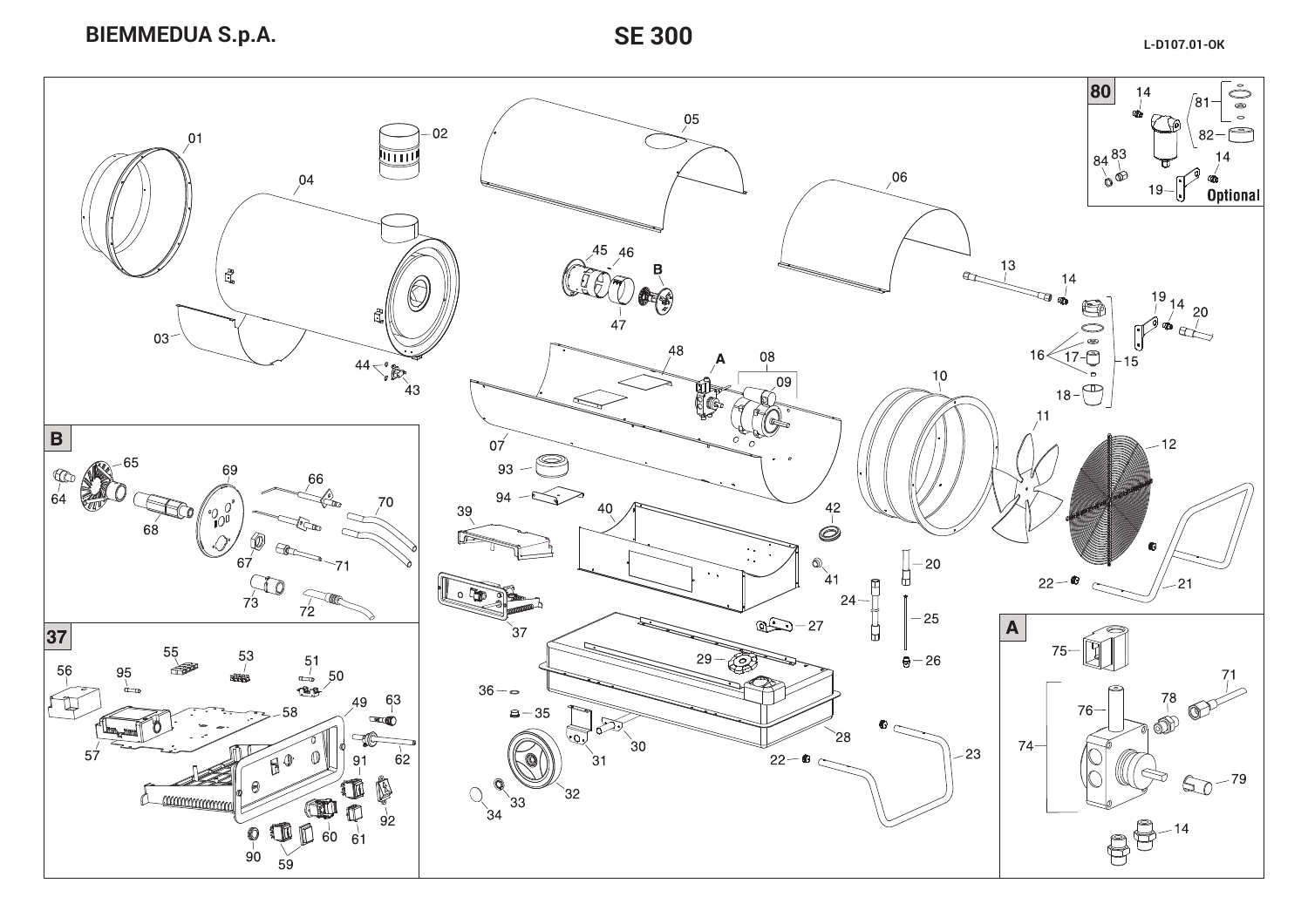| 20908001<br><b>POS</b><br>P/N<br><b>LEGENDA</b><br><b>DESCRIPTION</b><br><b>DESCRIZIONE</b><br><b>BESCHREIBUNG</b><br>G06114-1006<br>Cono diffusore<br>Ausblaskonus<br>Outlet cone<br>01<br>Embout conique<br>Chimney fitting<br>02<br>G06077<br>Ø 150<br>Raccord cheminée<br>Schornsteinanschluss<br>Raccordo camino<br>$\overline{03}$<br>G06175<br>Pannello isolante<br>Panneau d'isolation<br>Insulating panel<br>Isolierplatte<br>04<br>G06177-09<br>Camera di combustione<br>Chambre de combustion<br><b>Brennkammer</b><br>G06413-1006<br>05<br>Karosserie Oberteil<br>Upper body<br>Carrozzeria superiore<br>Carrosserie sup.<br>06<br>G06122-1006<br>Pannello ispezione<br>Porte visite<br>Inspektionsklappe<br>G06179-1006<br>Karosserie Unterteil<br>Lower body<br>07<br>Carrozzeria inferiore<br>Carrosserie Inf.<br>08<br>Motor<br>E10694<br>Motore<br>Moteur<br>750 W - 230V - 50Hz<br>Motor<br>09<br>E11244<br>Condensatore<br>Condensateur<br>Kondensator<br>Capacitor<br>$20 \mu F$<br>10<br>G06126-1006<br>Convogliatore aria<br>Air collecteur<br>Luftkollektor<br>Air conveyor<br>11<br>T10259<br>$Ø 500 - 33°$<br>Ventola<br>Ventilateur<br>Lüfter<br>Fan<br>P30129<br>12<br>Griglia aspirazione<br>Inlet grill<br>Grille aspiration<br>Ansauggitter | From S/N                    |  |  |  |  |
|---------------------------------------------------------------------------------------------------------------------------------------------------------------------------------------------------------------------------------------------------------------------------------------------------------------------------------------------------------------------------------------------------------------------------------------------------------------------------------------------------------------------------------------------------------------------------------------------------------------------------------------------------------------------------------------------------------------------------------------------------------------------------------------------------------------------------------------------------------------------------------------------------------------------------------------------------------------------------------------------------------------------------------------------------------------------------------------------------------------------------------------------------------------------------------------------------------------------------------------------------------------------------|-----------------------------|--|--|--|--|
|                                                                                                                                                                                                                                                                                                                                                                                                                                                                                                                                                                                                                                                                                                                                                                                                                                                                                                                                                                                                                                                                                                                                                                                                                                                                           |                             |  |  |  |  |
|                                                                                                                                                                                                                                                                                                                                                                                                                                                                                                                                                                                                                                                                                                                                                                                                                                                                                                                                                                                                                                                                                                                                                                                                                                                                           | <b>DESCRIPTION</b>          |  |  |  |  |
|                                                                                                                                                                                                                                                                                                                                                                                                                                                                                                                                                                                                                                                                                                                                                                                                                                                                                                                                                                                                                                                                                                                                                                                                                                                                           |                             |  |  |  |  |
|                                                                                                                                                                                                                                                                                                                                                                                                                                                                                                                                                                                                                                                                                                                                                                                                                                                                                                                                                                                                                                                                                                                                                                                                                                                                           |                             |  |  |  |  |
|                                                                                                                                                                                                                                                                                                                                                                                                                                                                                                                                                                                                                                                                                                                                                                                                                                                                                                                                                                                                                                                                                                                                                                                                                                                                           |                             |  |  |  |  |
|                                                                                                                                                                                                                                                                                                                                                                                                                                                                                                                                                                                                                                                                                                                                                                                                                                                                                                                                                                                                                                                                                                                                                                                                                                                                           | Combustion chamber          |  |  |  |  |
|                                                                                                                                                                                                                                                                                                                                                                                                                                                                                                                                                                                                                                                                                                                                                                                                                                                                                                                                                                                                                                                                                                                                                                                                                                                                           |                             |  |  |  |  |
|                                                                                                                                                                                                                                                                                                                                                                                                                                                                                                                                                                                                                                                                                                                                                                                                                                                                                                                                                                                                                                                                                                                                                                                                                                                                           | Inspection panel            |  |  |  |  |
|                                                                                                                                                                                                                                                                                                                                                                                                                                                                                                                                                                                                                                                                                                                                                                                                                                                                                                                                                                                                                                                                                                                                                                                                                                                                           |                             |  |  |  |  |
|                                                                                                                                                                                                                                                                                                                                                                                                                                                                                                                                                                                                                                                                                                                                                                                                                                                                                                                                                                                                                                                                                                                                                                                                                                                                           |                             |  |  |  |  |
|                                                                                                                                                                                                                                                                                                                                                                                                                                                                                                                                                                                                                                                                                                                                                                                                                                                                                                                                                                                                                                                                                                                                                                                                                                                                           |                             |  |  |  |  |
|                                                                                                                                                                                                                                                                                                                                                                                                                                                                                                                                                                                                                                                                                                                                                                                                                                                                                                                                                                                                                                                                                                                                                                                                                                                                           |                             |  |  |  |  |
|                                                                                                                                                                                                                                                                                                                                                                                                                                                                                                                                                                                                                                                                                                                                                                                                                                                                                                                                                                                                                                                                                                                                                                                                                                                                           |                             |  |  |  |  |
|                                                                                                                                                                                                                                                                                                                                                                                                                                                                                                                                                                                                                                                                                                                                                                                                                                                                                                                                                                                                                                                                                                                                                                                                                                                                           |                             |  |  |  |  |
| 13<br>140330<br>$L = 420$ mm - $1/4" FF$<br>Tubo gasolio flessibile<br>Flexible fuel<br>Flexibler Heizölschlauch<br>Flex diesel pipe                                                                                                                                                                                                                                                                                                                                                                                                                                                                                                                                                                                                                                                                                                                                                                                                                                                                                                                                                                                                                                                                                                                                      |                             |  |  |  |  |
| $\overline{14}$<br>120104<br>1/4"M - 1/4"M<br>Raccordo ferro<br>Raccord fer<br>Anschluss, Eisen<br>Iron fitting                                                                                                                                                                                                                                                                                                                                                                                                                                                                                                                                                                                                                                                                                                                                                                                                                                                                                                                                                                                                                                                                                                                                                           |                             |  |  |  |  |
| 15<br>T20201<br>1/4"FF<br>Diesel filter<br>Filtro gasolio<br>Filtre fuel<br>Heizölfilter                                                                                                                                                                                                                                                                                                                                                                                                                                                                                                                                                                                                                                                                                                                                                                                                                                                                                                                                                                                                                                                                                                                                                                                  |                             |  |  |  |  |
| 16<br>T20234<br><b>KIT OR filtre</b><br>Filter seal kit<br><b>GIULIANI ANELLO</b><br>Kit guarnizioni filtro<br>Satz Filterdichtungen                                                                                                                                                                                                                                                                                                                                                                                                                                                                                                                                                                                                                                                                                                                                                                                                                                                                                                                                                                                                                                                                                                                                      |                             |  |  |  |  |
| $\overline{17}$<br>T20206<br>Cartuccia filtro<br>Cartouche filtre<br>Filter cartridge<br>Filtereinsatz                                                                                                                                                                                                                                                                                                                                                                                                                                                                                                                                                                                                                                                                                                                                                                                                                                                                                                                                                                                                                                                                                                                                                                    |                             |  |  |  |  |
| 18<br>T20212<br>Contenitore filtro<br>Conteneur filtre<br>Filtergehäuse<br>Filter container                                                                                                                                                                                                                                                                                                                                                                                                                                                                                                                                                                                                                                                                                                                                                                                                                                                                                                                                                                                                                                                                                                                                                                               |                             |  |  |  |  |
| 19<br>G06104-9005<br>Staffa supporto filtro<br>Étrier support filtre<br>Trägerbügel Filter                                                                                                                                                                                                                                                                                                                                                                                                                                                                                                                                                                                                                                                                                                                                                                                                                                                                                                                                                                                                                                                                                                                                                                                | Filter support bracket      |  |  |  |  |
| 20<br>$L = 260$ mm - $1/4" FF$<br>140329<br>Tubo gasolio flessibile<br>Flexible fuel<br>Flexibler Heizölschlauch<br>Flex diesel pipe                                                                                                                                                                                                                                                                                                                                                                                                                                                                                                                                                                                                                                                                                                                                                                                                                                                                                                                                                                                                                                                                                                                                      |                             |  |  |  |  |
| P20176-9005<br>21<br>Poignée<br>Griff<br>Handle<br>Maniglia                                                                                                                                                                                                                                                                                                                                                                                                                                                                                                                                                                                                                                                                                                                                                                                                                                                                                                                                                                                                                                                                                                                                                                                                               |                             |  |  |  |  |
| 22<br>Ø25<br>C30355<br>Schlauchstöpsel<br>Pipe cap<br>Tappo copritubo<br>Bouchon tuyau                                                                                                                                                                                                                                                                                                                                                                                                                                                                                                                                                                                                                                                                                                                                                                                                                                                                                                                                                                                                                                                                                                                                                                                    |                             |  |  |  |  |
| P20177-9005<br>23<br>Piede<br>Stütze<br>Support<br>Support                                                                                                                                                                                                                                                                                                                                                                                                                                                                                                                                                                                                                                                                                                                                                                                                                                                                                                                                                                                                                                                                                                                                                                                                                |                             |  |  |  |  |
| $\overline{24}$<br>140331<br>Tubo gasolio flessibile<br>Flexible fuel<br>Flexibler Heizölschlauch<br>Flex diesel pipe<br>$L = 580$ mm - $1/4" FF$                                                                                                                                                                                                                                                                                                                                                                                                                                                                                                                                                                                                                                                                                                                                                                                                                                                                                                                                                                                                                                                                                                                         |                             |  |  |  |  |
| 25<br>130696<br>$L = 220$ mm<br>Pescante<br>Suction pipe<br>Tuyau d'aspiration<br>Ansaugrohr                                                                                                                                                                                                                                                                                                                                                                                                                                                                                                                                                                                                                                                                                                                                                                                                                                                                                                                                                                                                                                                                                                                                                                              |                             |  |  |  |  |
| 26<br>130737<br><b>Brass fitting</b><br>1/4" M - M12x1,75 M<br>Raccordo ottone<br>Raccord laiton<br>Messingfitting                                                                                                                                                                                                                                                                                                                                                                                                                                                                                                                                                                                                                                                                                                                                                                                                                                                                                                                                                                                                                                                                                                                                                        |                             |  |  |  |  |
| 27<br>G06068-9005<br>Halterung Stromkabel<br>Crochet câble d'alimentation<br>Supporto cavo elettrico                                                                                                                                                                                                                                                                                                                                                                                                                                                                                                                                                                                                                                                                                                                                                                                                                                                                                                                                                                                                                                                                                                                                                                      | Power cord support          |  |  |  |  |
| 28<br>G06128-9005<br>1051<br>Heizölbehälter<br>Fuel tank<br>Serbatoio gasolio<br>Réservoir fuel                                                                                                                                                                                                                                                                                                                                                                                                                                                                                                                                                                                                                                                                                                                                                                                                                                                                                                                                                                                                                                                                                                                                                                           |                             |  |  |  |  |
| 29<br>C30356<br>Ø 76<br>Tappo serbatoio<br>Behälterstopfen<br>Tank cap<br>Bouchon réservoir                                                                                                                                                                                                                                                                                                                                                                                                                                                                                                                                                                                                                                                                                                                                                                                                                                                                                                                                                                                                                                                                                                                                                                               |                             |  |  |  |  |
| 30<br>G06138-9005<br>Assale<br>Achse<br>Wheel axle<br>Ø 20<br>Essieu                                                                                                                                                                                                                                                                                                                                                                                                                                                                                                                                                                                                                                                                                                                                                                                                                                                                                                                                                                                                                                                                                                                                                                                                      |                             |  |  |  |  |
| 31<br>G06106-9005<br>Staffa supporto assale<br>Trägerbügel Achse<br>Etrier support essieu                                                                                                                                                                                                                                                                                                                                                                                                                                                                                                                                                                                                                                                                                                                                                                                                                                                                                                                                                                                                                                                                                                                                                                                 | Wheels axle support bracket |  |  |  |  |
| 32<br>C10544<br>Ø 250 - Ø 20,5<br>Rad<br>Wheel<br>Ruota<br>Roue                                                                                                                                                                                                                                                                                                                                                                                                                                                                                                                                                                                                                                                                                                                                                                                                                                                                                                                                                                                                                                                                                                                                                                                                           |                             |  |  |  |  |
| 33<br>M20203<br>Ø 20<br>Rondella elastica<br>Clips de fixation<br>Elastic washer<br>Sprengring                                                                                                                                                                                                                                                                                                                                                                                                                                                                                                                                                                                                                                                                                                                                                                                                                                                                                                                                                                                                                                                                                                                                                                            |                             |  |  |  |  |
| 34<br>C10513-N<br>Ø 200 - 250<br>Radabdeckung schwarz<br>Copriruota nero<br>Couvre roue noire                                                                                                                                                                                                                                                                                                                                                                                                                                                                                                                                                                                                                                                                                                                                                                                                                                                                                                                                                                                                                                                                                                                                                                             | Black wheel cover           |  |  |  |  |
| 35<br>125020<br>M16x1,5<br>Bouchon de vidange réservoir<br>Behälterablassstopfen<br>Drain cap<br>Tappo scarico serbatoio                                                                                                                                                                                                                                                                                                                                                                                                                                                                                                                                                                                                                                                                                                                                                                                                                                                                                                                                                                                                                                                                                                                                                  |                             |  |  |  |  |
| 36<br>Anneau O'R<br>C30375<br>Guarnizione OR<br>O-Ring<br>O-ring<br>Ø13,95 x 2,62                                                                                                                                                                                                                                                                                                                                                                                                                                                                                                                                                                                                                                                                                                                                                                                                                                                                                                                                                                                                                                                                                                                                                                                         |                             |  |  |  |  |
| 37<br>El. control box<br>G00308<br>Coffret éléctrique<br>Schaltkasten<br>Quadro elettrico                                                                                                                                                                                                                                                                                                                                                                                                                                                                                                                                                                                                                                                                                                                                                                                                                                                                                                                                                                                                                                                                                                                                                                                 |                             |  |  |  |  |
| 39<br>P50127<br>Couverture coffret électrique<br>Abdeckung Schalttafel<br>Copertura quadro elettrico<br>$\sim$                                                                                                                                                                                                                                                                                                                                                                                                                                                                                                                                                                                                                                                                                                                                                                                                                                                                                                                                                                                                                                                                                                                                                            | Control box cover           |  |  |  |  |
| G06180-1006<br>Sockel<br>Base<br>40<br>Basamento<br>Base                                                                                                                                                                                                                                                                                                                                                                                                                                                                                                                                                                                                                                                                                                                                                                                                                                                                                                                                                                                                                                                                                                                                                                                                                  |                             |  |  |  |  |
| C30319<br>Ø25<br>41<br>Tappo copriforo<br>Bouche trou<br>Lochstöpsel<br>Hole cap                                                                                                                                                                                                                                                                                                                                                                                                                                                                                                                                                                                                                                                                                                                                                                                                                                                                                                                                                                                                                                                                                                                                                                                          |                             |  |  |  |  |
| 42<br>C30372<br>Ø 25,4mm - Ø34,9 mm<br>Passacavo<br>Protection cable<br>Kabeldurchgang                                                                                                                                                                                                                                                                                                                                                                                                                                                                                                                                                                                                                                                                                                                                                                                                                                                                                                                                                                                                                                                                                                                                                                                    | Cable protection            |  |  |  |  |
| 43<br>E50102<br>Termostato di sicurezza<br>Thermostat de sécurité<br>Sichereitsthermostat                                                                                                                                                                                                                                                                                                                                                                                                                                                                                                                                                                                                                                                                                                                                                                                                                                                                                                                                                                                                                                                                                                                                                                                 | Safety thermostat           |  |  |  |  |
| 44<br>M20107<br>Washer<br>Ø5 x Ø15 x 1,5<br>Rondella<br>Rondelle<br>Unterlegscheibe                                                                                                                                                                                                                                                                                                                                                                                                                                                                                                                                                                                                                                                                                                                                                                                                                                                                                                                                                                                                                                                                                                                                                                                       |                             |  |  |  |  |
| 45<br><b>Blast tube</b><br>G06266<br>Boccaglio<br>Gueulard<br>Brennerrohr<br>$\sim$                                                                                                                                                                                                                                                                                                                                                                                                                                                                                                                                                                                                                                                                                                                                                                                                                                                                                                                                                                                                                                                                                                                                                                                       |                             |  |  |  |  |